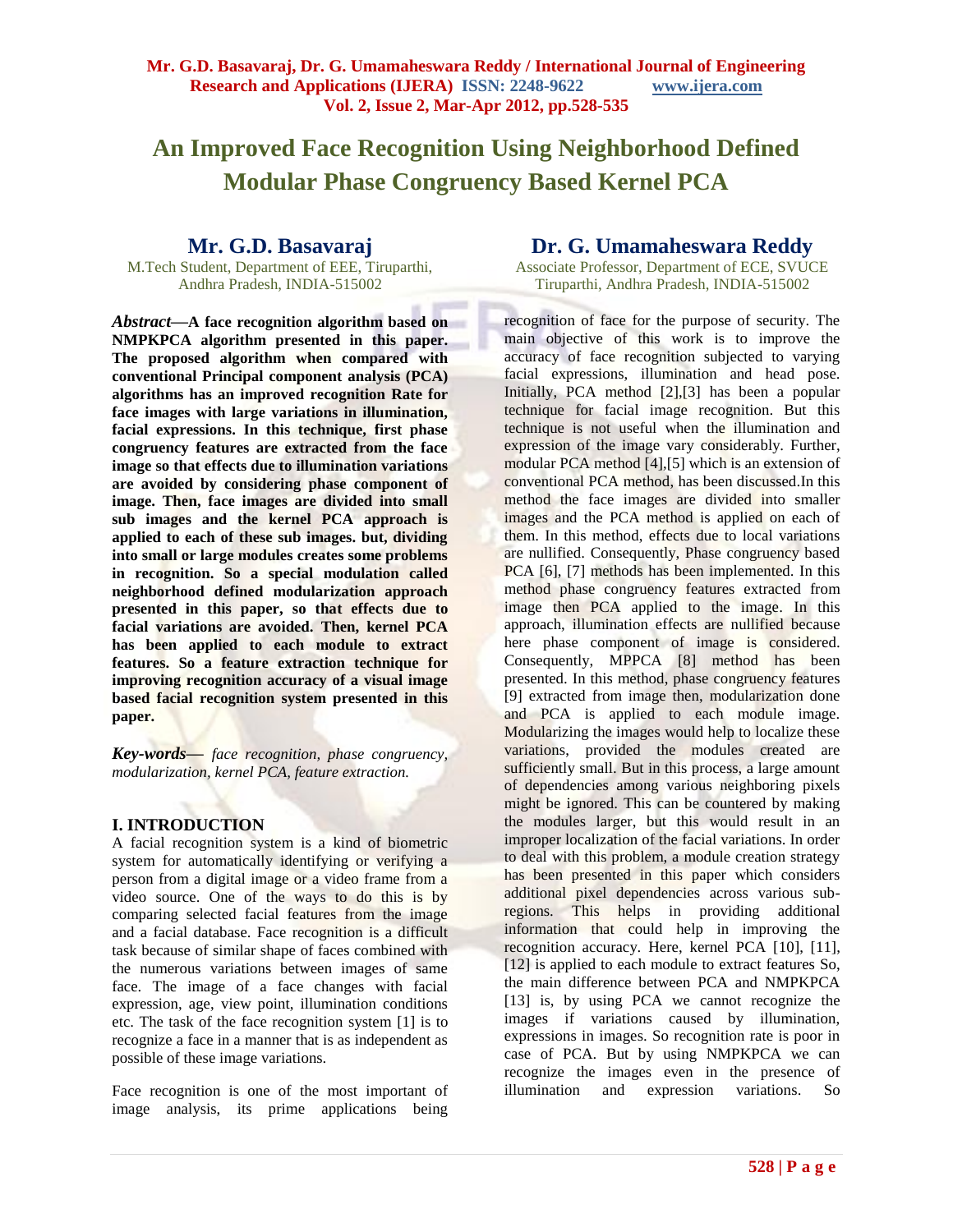recognition rate is improved by using NMPKPCA approach in comparison with PCA approach.

 The paper is organized as follows. The importance of phase congruency and its evaluation is explained in section II. The importance of modularization and need for neighborhood defined modularization is discussed in section III. The procedure to find weights of each module is presented in section IV. Simulation results by considering different images with variations in illumination and expression are given in section V and finally conclusion is presented in section VI.

#### **II. PHASE CONGRUENCY**

Phase congruency [6], [7] provides a measure that is independent of the overall magnitude of the signal making it invariant to variation in illumination and contrast. The phase component [9] is more important than the magnitude component because phase component is independent of illumination. So by applying PCA based recognition technique on the phase spectrum of images yield better accuracy than magnitude spectrum of images.

#### *A. Phase congruency for 1-D signal*



**Fig 1: Periodic triangular wave with its Fourier components**

First consider a 1-D signal, by applying Fourier transform the signal is represented by sum of sinusoidal in frequency domain. From Fig.1 it can be observed that all Fourier components are meeting at edges. Hence, all Fourier components have same phase at edges. So, phase congruency is maximum at edges. At edges it can be observed that Energy is also maximum because all Fourier components are meet at edges. So Phase congruency is directly proportional to Energy [14], [15]. To make the phase congruency dimensionless it is normalized with sum

of amplitudes of all Fourier components. If sum of all Fourier components amplitudes are so small then phase congruency become infinity i.e. a very large value .To avoid that problem a small value is added to the denominator. Hence, phase congruency equation is given as

$$
PC(x) = \frac{E(x)}{\sum_{n} A_n + \varepsilon}
$$
 (1)

In general , noise is added to signal or image processing. So, in order to compensate noise effects filtering techniques is used. Here, log gabor filter[6] is used to reduce the noise effects.



**Fig.2: example of log-Gabor transfer function**

*B. Calculation of Phase Congruency for Images* The transfer function of log-Gabor is of the form w 2 p 2

$$
G(w) = e^{(-\log\left(\frac{w}{w_c}\right)^2)/(2(\log\left(\frac{p}{w_c}\right)^2))}
$$
 (2)

Where  $w_c$  the filter's center frequency is  $p/w_c$  is kept constant for various $w_c$ . Fig. 2 illustrates an example of a log-Gabor transfer function.

The transfer function of 2-D log Gabor filter in the angular direction, constructed by using Gaussian function is given by

$$
G(\emptyset) = e^{(-(\emptyset - \emptyset_0)^2)/(2\sigma_{\emptyset}^2)}
$$
 (3)

Where  $\phi_0$  is orientation of the filter,  $\sigma_\phi$  is the standard deviation of the Gaussian function. Eight orientations and 4 scales are chosen here. Then, divide the filter into even symmetric and odd-symmetric components at a given scale and orientation is given by  $H_{no}^e$ ,  $H_{no}^o$ , then, the response vector can be obtained by convolving the image  $I(x,y)$  with a bank of 2-D log-Gabor filters, is given by

$$
[e_{no}(x,y), o_{no}(x,y)] = [I(x,y)*M_{no}^e, I(x,y)*M_{no}^o]
$$
 (4)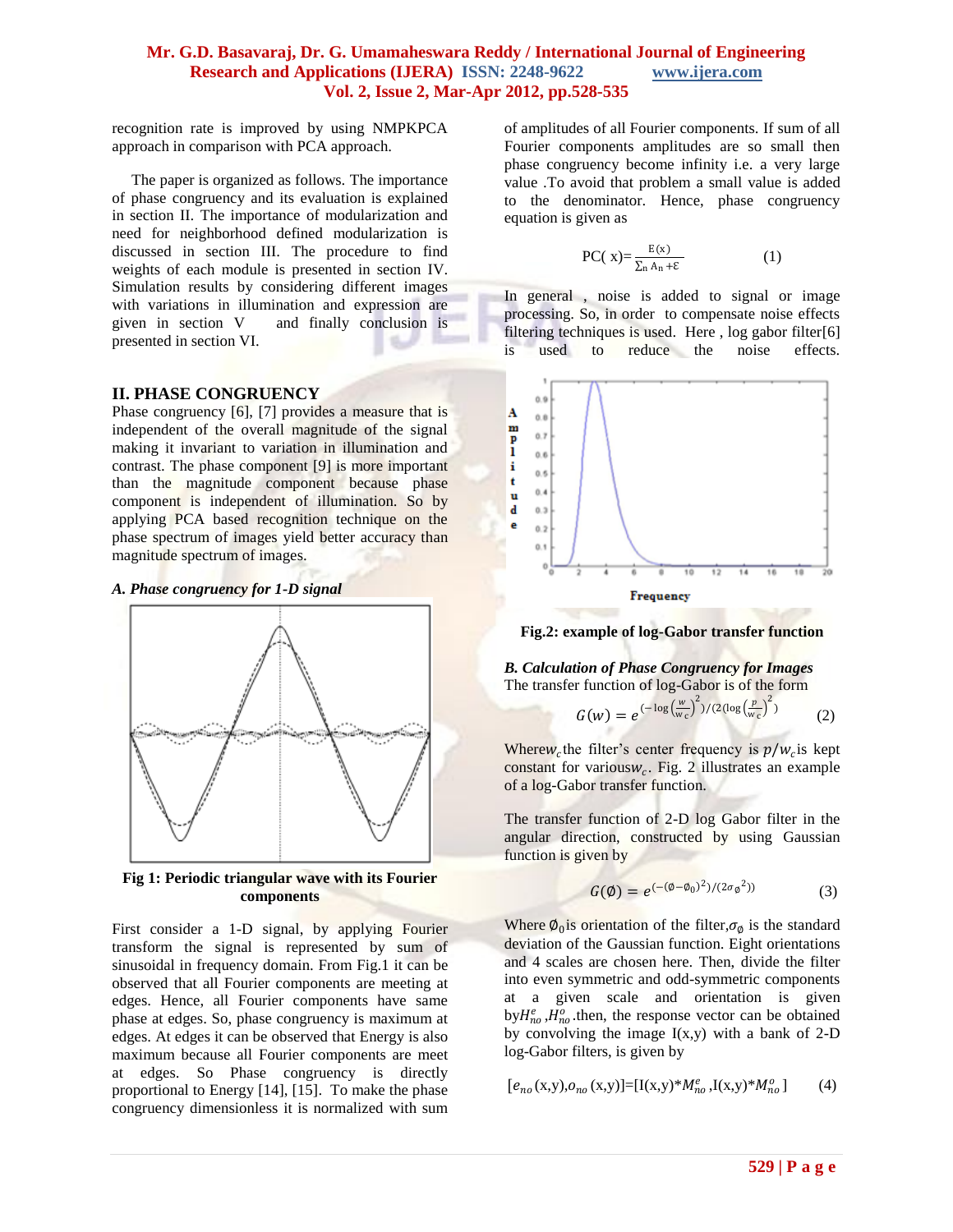At a given scale and orientation, the amplitude of the response can be computed by

$$
A_{no} = ((e_{no} (x, y)^{2} + o_{no} (x, y)^{2}))^{2}
$$
 (5)

phase congruency of the image calculated over various scales and orientations given by

$$
PC(x, y)
$$
  
= 
$$
\frac{\sum_{o} ((\sum_{n} e_{no} (x, y))^{2} + (\sum_{n} o_{no} (x, y))^{2})^{1/2}}{\sum_{o} \sum_{n} A_{no} (x, y) + \varepsilon}
$$
 (6)

In general, Phase congruency lies between 0 and 1.



**Fig.2: phase congruency images for various intensities**

#### **III.MODULARISATION**

Modularization means dividing the image into small number of modules. In this method, local variations in face images are recognized.But, there is a conflict that whether dividing the image into small modules or large modules. If the image is divided in to very smaller modules, a large amount of sub region information is lost because of dependencies among various neighboring pixels are ignored .this problem can be overcome by increasing module size i.e. making the modules larger. But, due to thismodularizationthe local variations in face images are not perfectly recognized. So, in order to overcome these problems, a new modularization technique called neighborhood defined modularization technique is implemented.

#### *A. NEIGHBORHOOD MODULARIZATION*

Dividing the images into smaller or larger modules create some problems in recognition. Here, advantages of both modularizations [4] are implemented. First, divide the image into large modules called sub regions. Then, divide the each sub region into small number of modules. Then, by merging neighborhood small modules in a sub region, large numbers of modules are created in a sub region. So, by using this region based modularization feature extraction approach local facial variations caused by expression variations in image can be dealt more effectively.

In general, face images are captured by webcam and the face images are of size 1024 x1024. So, in order to process this image it takes a lot of time. So, to minimize the processing speed, the face images are normalized to a size of  $64\times64$  in our experiments. Normalizing the image in terms of even powers of 2 also helps in dividing an image into modules of same size in a modular approach for face recognition. Modular PCA technique divides the image into non overlapping sub-images. Then PCA is applied to each module. Several experimental results have been observed with different modules of size of 4×4, 8×8 and  $16\times16$  on face images of size 64  $\times$  64. Finally, it is observed that, recognition accuracy is maximum when the image is divided into sub-regions of size  $8\times$ 8. With Large module size  $(16\times16)$ , the local variations of image is poorly recognized. In case of small module size  $(4\times4)$ , the dependencies among neighboring pixels are ignored. So, the sub-region information content is lost. Finally, it is concluded that sub-region information must be considered because it occupies some facial feature information. Hence, in the implemented neighborhood defined modularization approach, several  $8 \times 8$  modules are created by combining neighborhood modules of size  $4 \times 8$  modules in a large region of size 16  $\times$ 16 in a 64 ×64 face image.

Steps followed for the implementation of Neighborhood defined modularization technique for an image of sizeM×M dimensions are given below:

1. Divide each image into non overlapping large modules of  $(M/m) \times (M/m)$  size to get  $(m \times m)$ number of large modules.

2. Divide each large module of size  $(M/m) \times (M/m)$ into modules of size $(M/(m\times i))\times (M/(m\times i))$ , where  $(ix)$  is the number of small modules within a neighborhood.

3. Then, by merging  $(ixj)$  number of small modules in neighborhood, a total of R modules are created according to the relation= $(i \times j)$ ]/(  $k$ ] $(i \times j-k)$ ] where k is the number of small modules to be merged.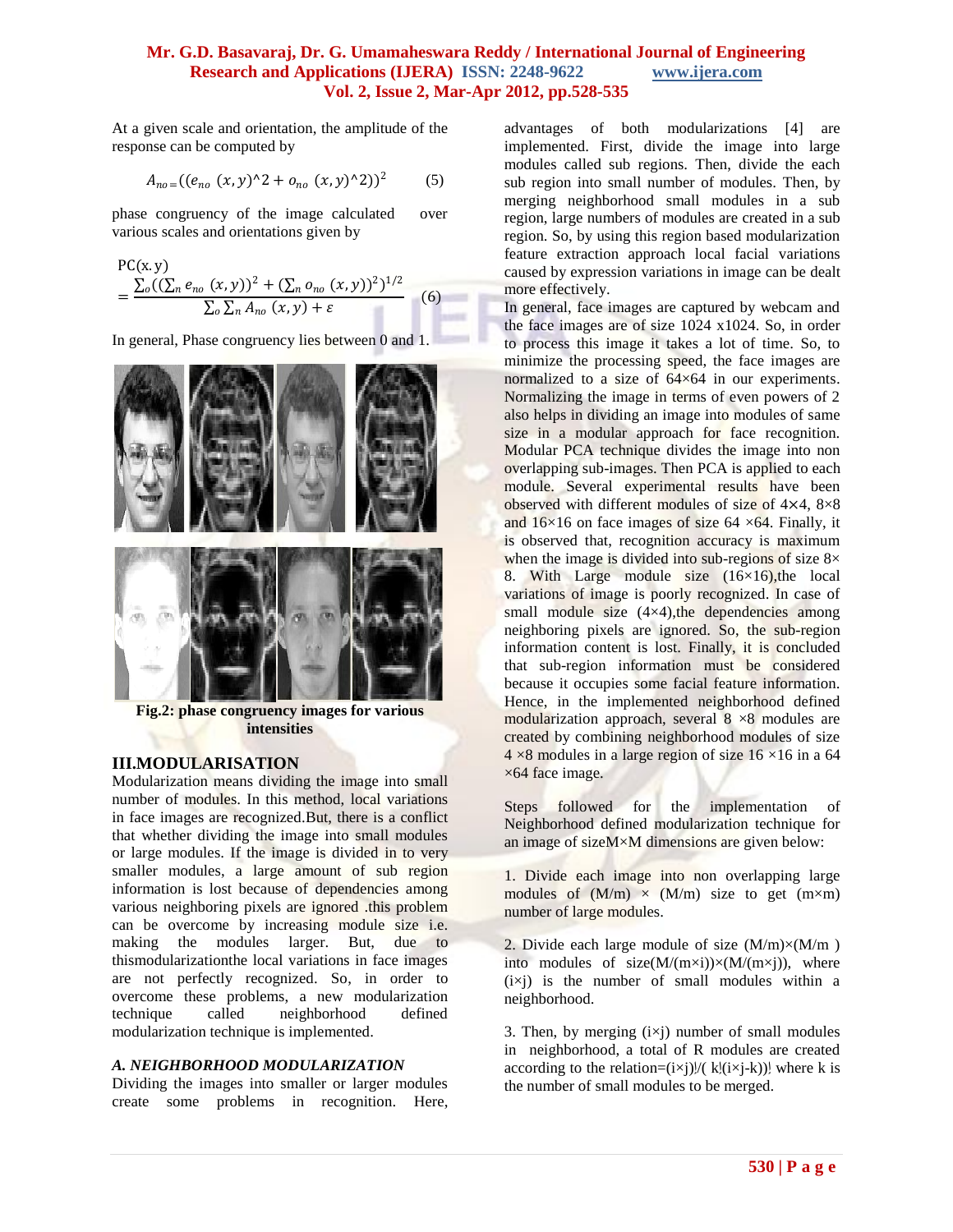# **IV. FEATURE EXTRACTION**

Initially, PCA [6] technique is used in order to extract features of an image. PCA is a linear subspace approach, which can not capture the relation among more than two variables. Because PCA is directly applied to image. So PCA, can not capture the variations caused by expressions and other variables. In order to deal with this problem nonlinear space [5] method is used. The non linear relationship among pixels is captured using kernel PCA [10] by projecting the data into higher dimensional spaces. . *A.KERNEL PCA* 

Input: Data  $X = \{x_1, x_2, ..., x_l\}$  in *n*-dimensional space. Process: Mean of the data is given by

$$
m = \frac{1}{l} \sum_{k=1}^{l} x_k \tag{7}
$$

But mean not only enough to extract features.so,co variance matrix C is given by

$$
C = \sum_{j=1}^{l} x_j x_j^T \tag{8}
$$

The eigen vectors corresponding to covariance matrix is given by

 $CV = \Lambda V(9)$ 

Here data is projected in to higher dimentional spaces  $\Phi: X \to H$ 

Where X stands for input space and H stands for feature space.then eigen values and eigen vectors of covariance matrix is

$$
C_{\phi}V_{\phi} = \lambda_{\phi}V_{\phi} \tag{10}
$$

So feature extraction can be done by finding eigen values and eigen vectors and weights to each module as follows

1.Kernel matrix 
$$
K_{i,j} = k(x_i, x_j)
$$
;  $i, j = 1, ..., l$ .  
 $k(x_i, x_j) = exp(\frac{(-\mid |(x_i - x_j)| \mid^2)}{z})$  (11)

2. Then,find kernel centered matrix .here i,j are unity matrices of module size

$$
K' = K - \frac{1}{l} j.j.K - \frac{1}{l} K.j.j'
$$
  
+ 
$$
\frac{1}{l^{2}} (j'.K.j).j.j'
$$
 (12)

3 Eigen values,eigen vectors computed for kernel centre matrix

$$
[W,A] = eigK'
$$
 (13)

4 Normalise the eigen vectors

$$
\alpha^{(j)} = \frac{1}{\sqrt{A_j}} W_j \tag{14}
$$

5 Multiply normalised eigen vectors with kernel centre matrix to get weights

$$
\mathbf{x}_{j} = (\sum_{i=1}^{l} \alpha_{i}^{(j)} \ k(x_{i}, x))_{j=1}^{k} \qquad (15)
$$

# **ALGORITHM:**

The Algorithmic steps followed in the training procedure are listed below:

1) Capture face image and calculate the phase congruency according to the procedure discussed in Section II.

2) Divide phase congruency image in to small modules according to the procedure discussed in Section III.

3) After Creating modules, process each set of modules separately.

4) Obtain the kernel matrix for each module according to the procedure described in section IV.

5) For each module, Apply KPCA and obtain the weights for all the individual modules in that region.



#### **Fig.3: Block diagram for face recognition technique**

The following steps are involved in the classification of a test image:

1) Calculate the phase congruency features of the test image.

2) Create the modular regions by neighborhood defined modularization.

3) Apply KPCA to each module and calculate the weights for each individual module using eigen vectors and kernel matrix.

4) By using a minimum distance classifier classify each module basedon the generated weights from the training and the testing phase.

# **V.SIMULATION RESULTS**

In this chapter, recognition accuracy of PCA and NMPKPCA algorithms is compared. Consider "22" individual images and create database such that "11" images of each individual present in database. GUI is used in order to make process easier.

#### *DATA BASE IMAGES*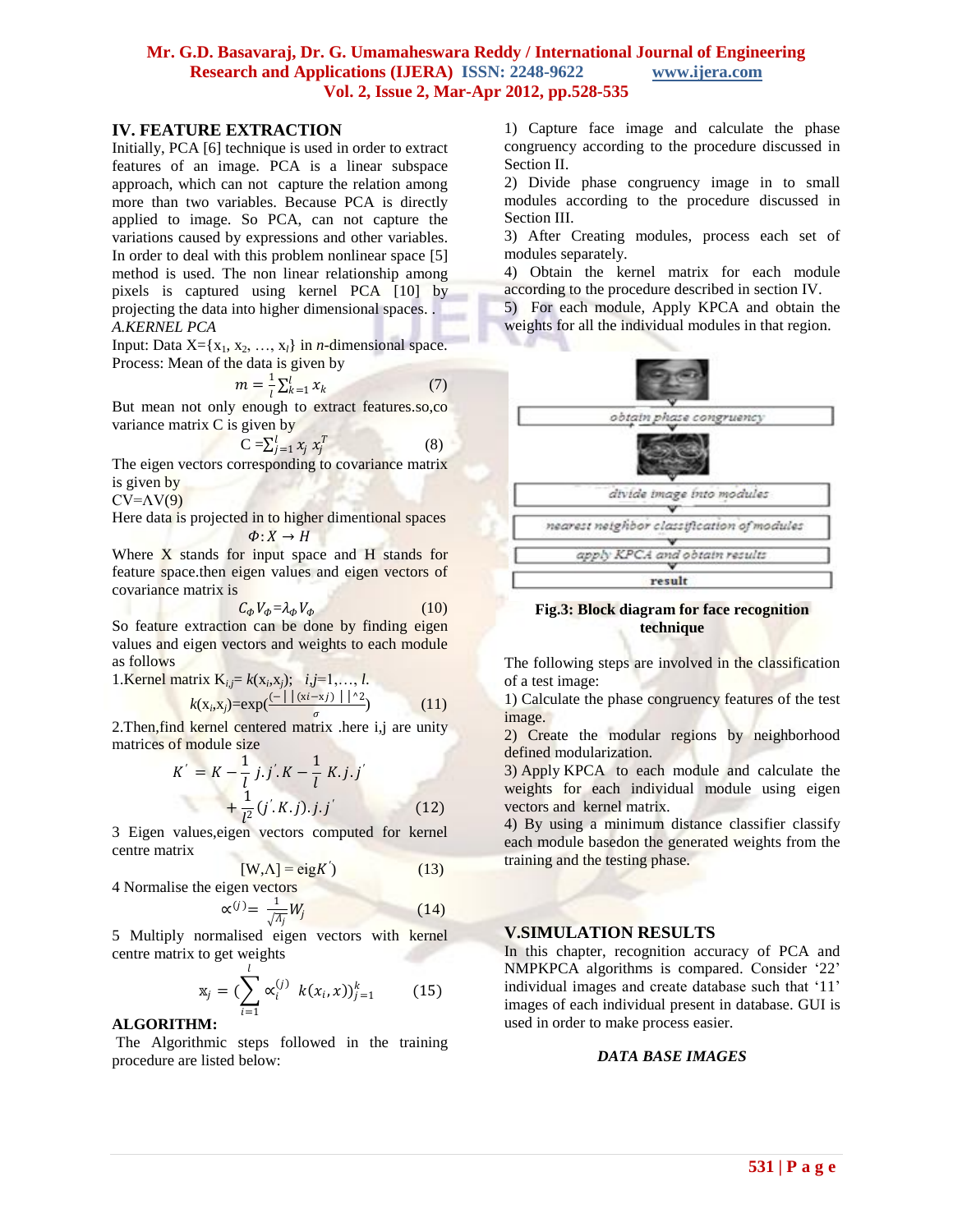

 Consider test images which may not exactly same as images in database .first, PCA algorithm is applied and observed that the test image not recognized because the test image have some variations when compared with database image. Hence, PCA recognize images if the test image is exactly same as database image. But, by using NMPKPCA, the recognition rate is good even test images which are not exactly same as database images, in terms of illumination and expressions .

#### **A.FACE RECOGNITION USING PCA**

Let us consider test image different from database image. So even small variations in face the pixel values are changed nonlinearly. So, recognition rate is poor by using PCA under the variations in illumination and expressions.



In PCA, even small variations in face are not recognized because PCA is directly applied to whole image. So, a small variation in face causes change in pixel values and finally feature values also changed. So, face recognition becomes difficult under varying expressions.

Fig.4: Face recognition using PCA.

#### **B.FACE RECOGNITION USING NMPKPCA ALGORITHM**:

In NMPKPCA, to recognize image each image undergo 4 phases. First phase is taking input image, second phase is phase congruency, third phase is modularization, and fourth phase is recognition, the process described below.

#### **a***) INPUT IMAGE*

capture one image whether the image is in database or not. Here, database consists of images and consider a test image with some changes in illumination or expressions or same image as like as data base image. So, take input image from webcam or any cam is the first step in face recognition



**Fig.5: Input image from test images.**

# *b)PHASE CONGRUENCY*

After taking the input image, phase congruency calculated to image as described in section 2.phase congruency means extracting the phase features of image such that to make the face recognition system independent of illumination. In future, observed that even changes in illumination the phase congruency image not changed.



**Fig.6: Phase congruency image for test image.**

#### *c)MODULARISATION*

After caluculating phase congruency, apply modularisation technigue as described in section 3.Here, modularisation is applied to phase congruency image so that local variations in face image is perfectly recognised. But normal modularization create some problems.so a special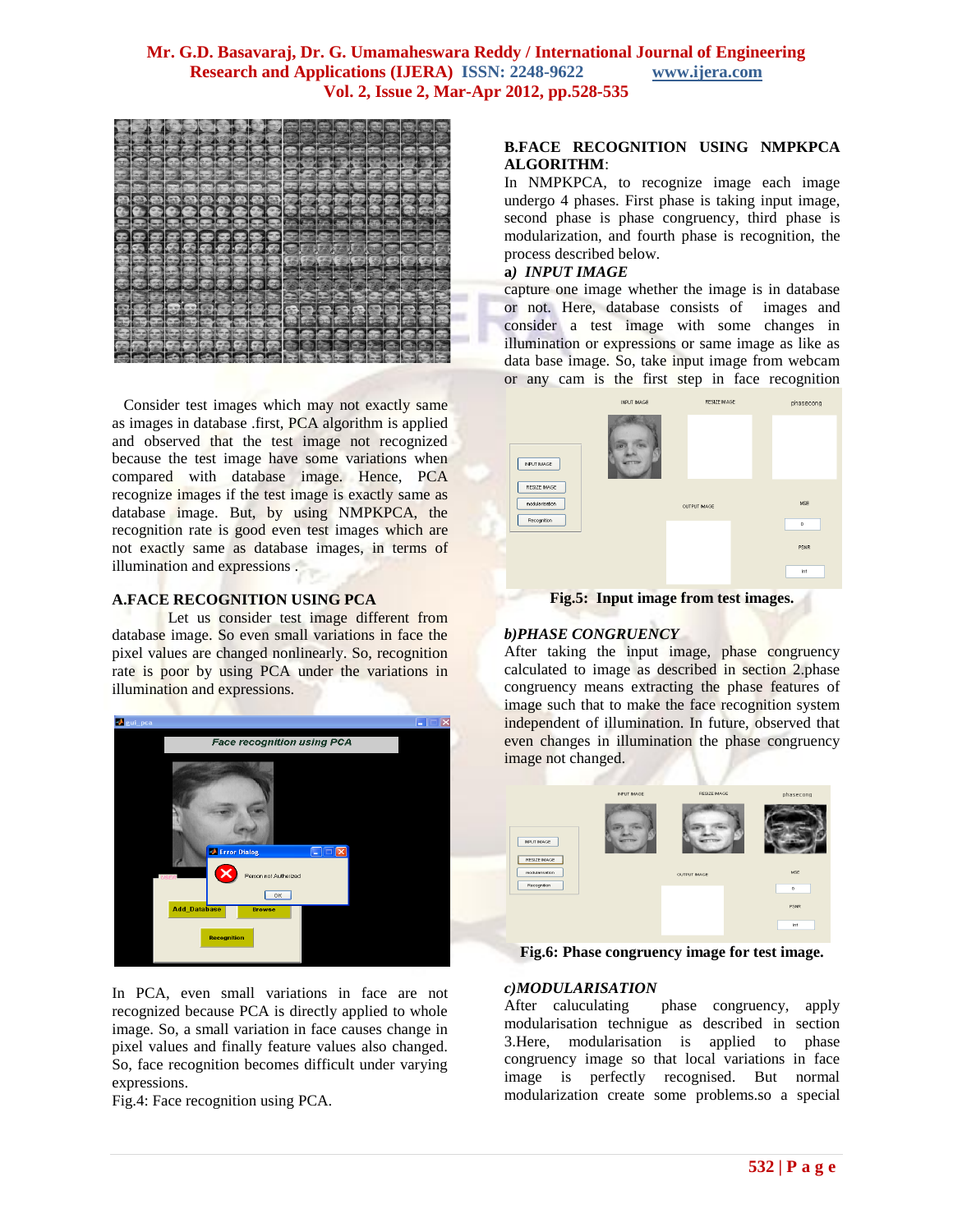**DPUT MAGE** RESIZE MAGE  $modization$ 

Recognition

modulation called neighborhood defined modularization is defined here.



**Fig.7: Modularisation process**

#### **d***)RECOGNITION*

After modularisation,then apply kernel PCA to each module to extract features of each module and finally caluculate the weights of each module by using karnel matrix and algorithm as described in section IV.from this recognition , finding the MSE and PSNR values between test image and database image and finally conclude that up to these variations algorithm works.



**Fig.8: Recognized image by applying NMPKPCA.**

So the same test image is recognized using NMPKPCA even some variations in face image, so recognition accuracy is improved by using NMPKPCA compared with PCA.

#### **I)** *FACE RECOGNITIONUNDER DIFFERENT ILLUMINATIONS:*

Consider a face image with different illuminations.let k be the illumination parameter then by varying k at different values observe the output results of face recognition.



INPUT IMAGE

RESIZE MAGE

**Fig 9: face recognition when k=0.1**



**Fig 10: face recognition when k=0.2**



**Fig 11: face recognition when k=0.3**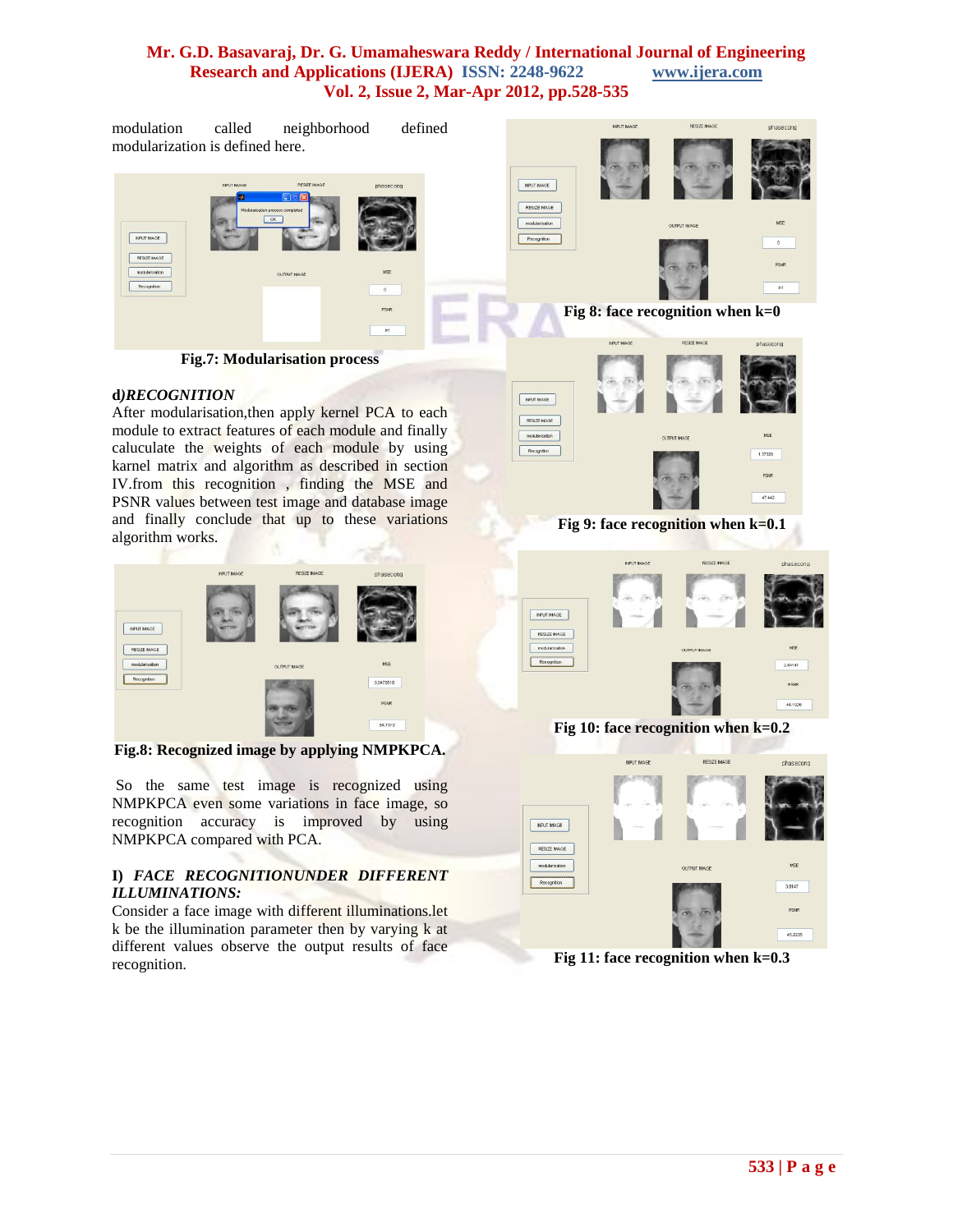

**Fig 12: face recognition when k=0.4**

The values for MSE, PSNR for different values of k are listed below:

|     | <b>MSE</b> | <b>PSNR</b> |  |  |  |
|-----|------------|-------------|--|--|--|
| 01  | 1.37329    | 47.442      |  |  |  |
| 02  | 2.44141    | 46.1976     |  |  |  |
| 03  | 3.8147     | 45.2235     |  |  |  |
| 0.4 | 5.64063    | 44.3742.    |  |  |  |

**Table 5.1: Values of MSE, PSNR for different values of illumination parameter k**

#### **I)** *FACE RECOGNITIONUNDER DIFFERENT EXPRESIONS*

Consider several images with variations in face expressions and apply them to face recognition system and note down the MSE and PSNR values for different expressions.



**Fig 13: face recognition under variations in expression**



**Fig 14: face recognition under variations in expression**

This algorithm works up to some variations in expressions. The variations are calculated by PSNR & MSE.

| <b>PSNR</b> | MSE      |
|-------------|----------|
| 51.879      | 0.177979 |
| ________    |          |

| Table 5.2: Values of MSE, PSNR under varying |           |  |  |
|----------------------------------------------|-----------|--|--|
|                                              | expession |  |  |

This algorithm works up to some variations in illumination. The variations are calculated by PSNR & MSE.

| PSNR    | MSE     |
|---------|---------|
| 44.3742 | 5.64063 |

**Table 5.3: Values of MSE, PSNR under varying illumination**

#### **VI. CONCLUSION**

A face recognition technique using neighborhood defined modular phase congruency-based kernel PCA (NMPKPCA) algorithm is presented in this paper. Initially, PCA methodis used for face recognition.. since small changes in expressions and illumination the pixel values are changed nonlinearly. In PCA, the algorithm directly applied to image means nonlinear variations are not recognized. Hence, recognition rate is poor in case of PCA. So, conclude that the algorithm not capture the non linear variations. Consequently, NMPKPCA method, which is an extension of the PCA method for face recognition has been implemented. The NMPKPCA method performs better than PCA method under the conditions of large variations  $(k=0.41)$  in illumination and expression. In the first phase, Phase congruency applied to the image so that recognition system should become independent of illumination. After acquiring phase congruency image, apply modularization so that local variations are also